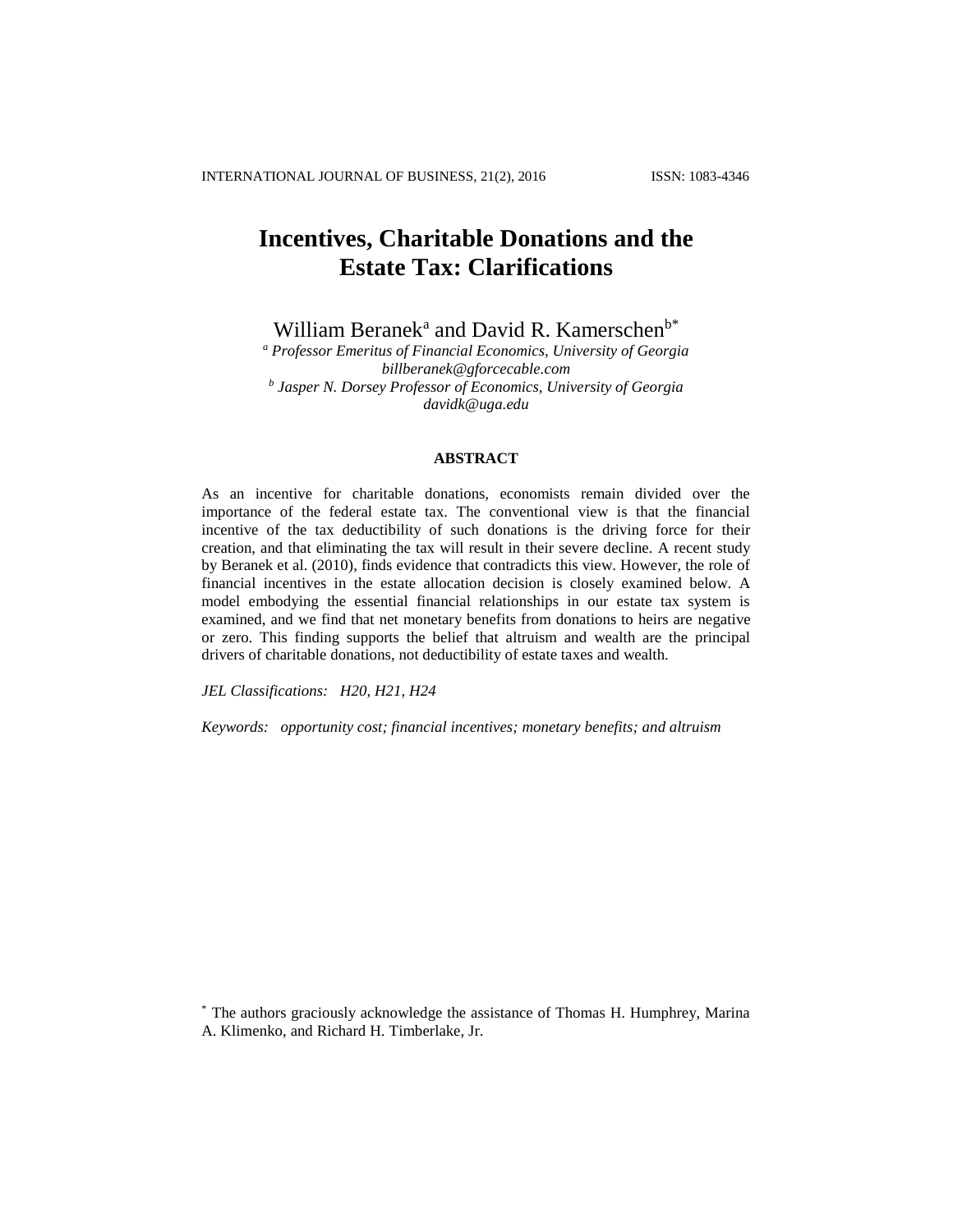# **I. INTRODUCTION**

It is generally agreed that two broad motives govern the division of estates between heirs and charities: The desire to care for loved ones and altruism. To the family we distribute not only financial assets and real estate but collectibles and heirlooms. Normally, this bond is so strong that loved ones are given powerful preference in distributions. But to encourage charitable donations, the estate-tax law allows donations to be deducted from the taxable estate. We label benefits of deductibility financial benefits from donations.

Economists dispute the importance of deductibility in charitable giving. Recent research supporting the tax's importance include Auten and Joulfaian (1996), Joulfaian (2000) who provides further support, Bakija et al. (2003) who continue the tradition; in addition to reinforcing these results, Bakija and Gale (2003) provide an extensive review of this literature. These efforts have produced the prediction that a reduction in estate-tax rates reduces donations, which can be labeled the conventional view.

Highlighting these results is the conclusion: If the tax were eliminated, declines in donations are predicted to range from 12 percent (Joulfaian, 2000) to 45 percent (Clotfelter and Schmalbeck, 1996). The rationale: A rate reduction reduces taxdeductible benefits, and hence donations decline. Beranek et al. (2010), using a different model, however, find significant indirect evidence that contradicts this view, which they find not only counterintuitive, but inconsistent with generally accepted axioms of economic theory.

Supporting the claim that estate taxes are important to donations is a pervasive belief (especially among estate planners, charities and some economists) that deductibility provides incentives (presumably financial benefits) to taxpayers to make donations. To dispense with the myth that our results are well known we cite Brookings Economists Bakija and Gale (2003) who find the positive correlation between size of estates and estate taxes supportive of "the estate tax's stimulative effects on charitable bequests (because of improved incentives)," italics provided. The intuitively held belief that there are no economic benefits from donations is a far cry from a rigorous proof.

Put in another way, there is an implicit belief among some economists that merely recognizing the existence of charitable giving as a foregone outlay, a sunk cost, is sufficient to prove that net taxpayer benefits from donations are negative or zero. This notion is proven false.

We examine the extent to which the estate receives financial benefits from the estate tax. Even though the taxpayer maximizes utility, we study a model that measures net financial benefits to heirs separate from utility maximization. Such information is not only useful to the taxpayer in reaching a utility maximizing allocation; it helps resolve the question of whether there are net monetary benefits to the taxpayer.

The model is conditional on taking taxpayer lifetime charitable decisions as given. Clearly, gifts at death and those while living are interrelated in a complex way. (Joulfaian, 2006) studies this problem in a restricted way and finds a possible impact on capital gains.) But the practice of separating lifetime decisions from bequests follows a tradition in this area which can generate useful insights (i.e., Auten and Joulfaian, 1996).

Our model captures the essential properties of the financial aspects of the taxpayer's estate allocation decision. Its crux is that net financial benefits to the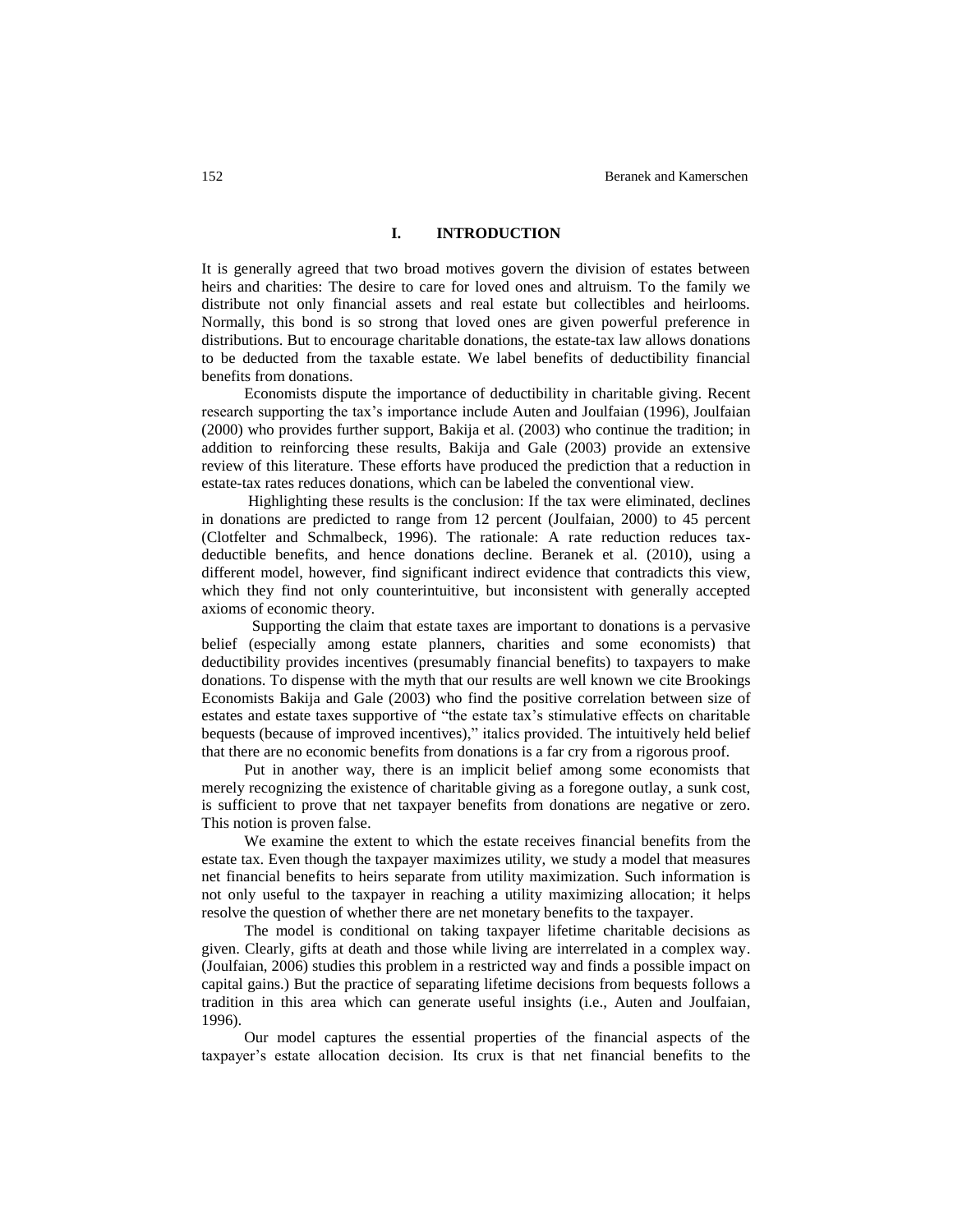taxpayer, or the estate, are the difference between monetary benefits of the donation, and the opportunity costs of foregoing the benefits of distributing the donated funds instead to heirs. This quantity is also net donation benefits accruing to heirs. Hence, net benefits from a donation are the same quantity whether evaluated from the view of heirs or the taxpayer, and since by definition the taxpayer is the estate, the view of the estate. It is demonstrated that net benefits decrease with increases in the estate-tax rate. According to deductible-incentive advocates, this result is not supposed to take place.

# **II. THE ROLE OF DEDUCTIBILITY**

The issue of deductibility arose when earlier investigators predicted from econometric estimates that repeal of the estate tax would reduce charitable giving. To help rationalize this result, the behavioral explanation of deductibility was offered. While verbalized in various forms its essence is: Deductibility reduces the taxpayer's net outlay on the donation, thus enabling more resources for either additional giving or heir distribution, a taxpayer benefit. This adds to the attractiveness of donations and hence they tend to increase with the existence of an estate tax. Likewise, increases in estatetax rates add to the attractiveness of donations and, according to the conventional view, contribute an upward push to donations; from which it follows that a reduction in rates reduces them; leading to the conclusion that the estate tax is important to maintain donations (see, for example, Bakija and Gale, 2003).

## **A. Monetary Benefits of Deductibility to the Estate**

Taxpayer utility from a donation is a function of altruism that is linked to the donation plus the monetary benefits the payer derives from the tax-deductible donation. Utility obtained from each donation or heir distribution, is a subjective notion. Its maximization in the estate allocation process has been well studied and does not concern us. But monetary benefits from the donation, however, can be assessed objectively and are what we study.

# **B. The Model**

Assume a tax deductible system where a taxpayer's marginal estate-tax rate is t. The taxpayer allocates one dollar of his estate to charity. Under current laws, the immediate financial benefit to the estate from that donation must be t because the donation is deducted from one dollar leaving a net outlay from the estate of  $(1-t)$ . Hence, the net

outlay plus t must equal the gross donation of \$1, or  $(1-t) + t = 1$ .

We now evaluate the donation-to-heir distribution process. Even though t, the gross financial benefit, can be allocated to either further donations or to heirs, at this point we assume they, or t, are distributed to heirs. If so, the estate must pay a tax rate t on the heir distribution t, which yields the tax  $t^2$  because heirs receive the benefit t. While the utility from the altruistic act of donating the original \$1 is a benefit to the taxpayer; it is not a financial benefit. Similarly, the utility the taxpayer enjoys from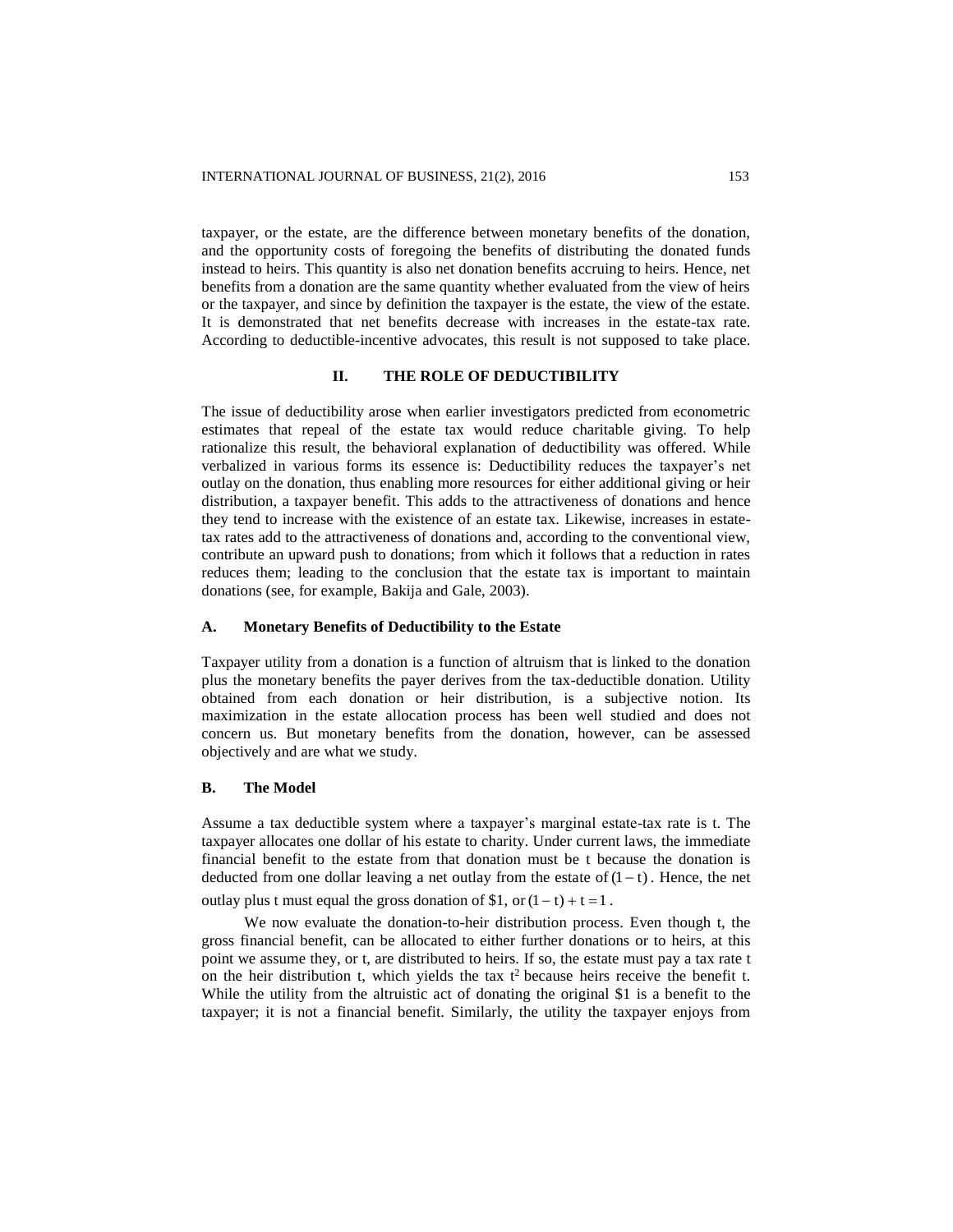allocating the \$1 instead to heirs benefits the taxpayer, but it, too, is not a financial benefit. At this point, we repeat, t represents the financial benefit to heirs from the \$1 donation.

If t is transferred to heirs, the tax of  $t^2$  must be subtracted from the benefit t leaving to heirs the net sum of

$$
t(1-t) \tag{1}
$$

gross taxpayer or heir benefit from transmitting the sum t to heirs, all of which stems from the initial \$1 donation.

However, if the initial dollar is awarded to heirs instead, heirs receive

$$
(1-t) \tag{2}
$$

The ability to transmit the quantity  $(1 - t)$  leads to a financial benefit to heirs. Hence, equation (2) may be viewed as the opportunity cost to heirs of awarding the initial \$1 to charities instead of to heirs.

Net monetary benefits to heirs from the initial \$1 donation, followed by distributing  $(1 - t)$  to heirs, must be equation (1), gross heir benefits, less equation (2), the opportunity cost to heirs of the \$1 donation, or

$$
B = t(1-t) - (1-t) = (1-t)(t-1)
$$
\n(3)

which is zero or negative for  $0 \le t \le 1$ . Equation (3) informs us that B is negative or zero for positive values of t less than or equal to 1, which provides the answer to the question: What are the net financial benefits to heirs from donations? They are negative or zero.

Moreover, as can be verified the first derivative of  $B$ ,  $(2(1-t))$ , is negative or zero. Therefore B becomes smaller with t. Net monetary benefits of donations decrease with t, which is not predicted by conventional viewers. How this property of declining net benefits with increasing t is translated into donation behavior depends on individual utility functions.

A fundamental theorem is also clear: Monetary benefits from a \$1 donation can never exceed monetary benefits from allocating the same sum directly to heirs. Alternatively, the distribution of the dollar directly to heirs yields greater financial benefits to heirs (but not necessarily greater utility to the taxpayer) than donation of the sum to charity. This theorem is neutral with respect to the effect of changes in t on donations. However, since B is negative or zero, the effect of changes in t on utility is expected to be minimal, or non-existent.

Further, since the analysis assumed a marginal tax rate of t, it applies to both progressive and proportional tax systems.

#### **C. The Fundamental Theorem in General**

Instead of distributing the t dollars of benefits to heirs, consider donating them to charity. In this case we replicate the previous analysis. Without loss of generality, \$1 is again donated to charity and we emerge again, unsurprisingly, with equations (1), (2)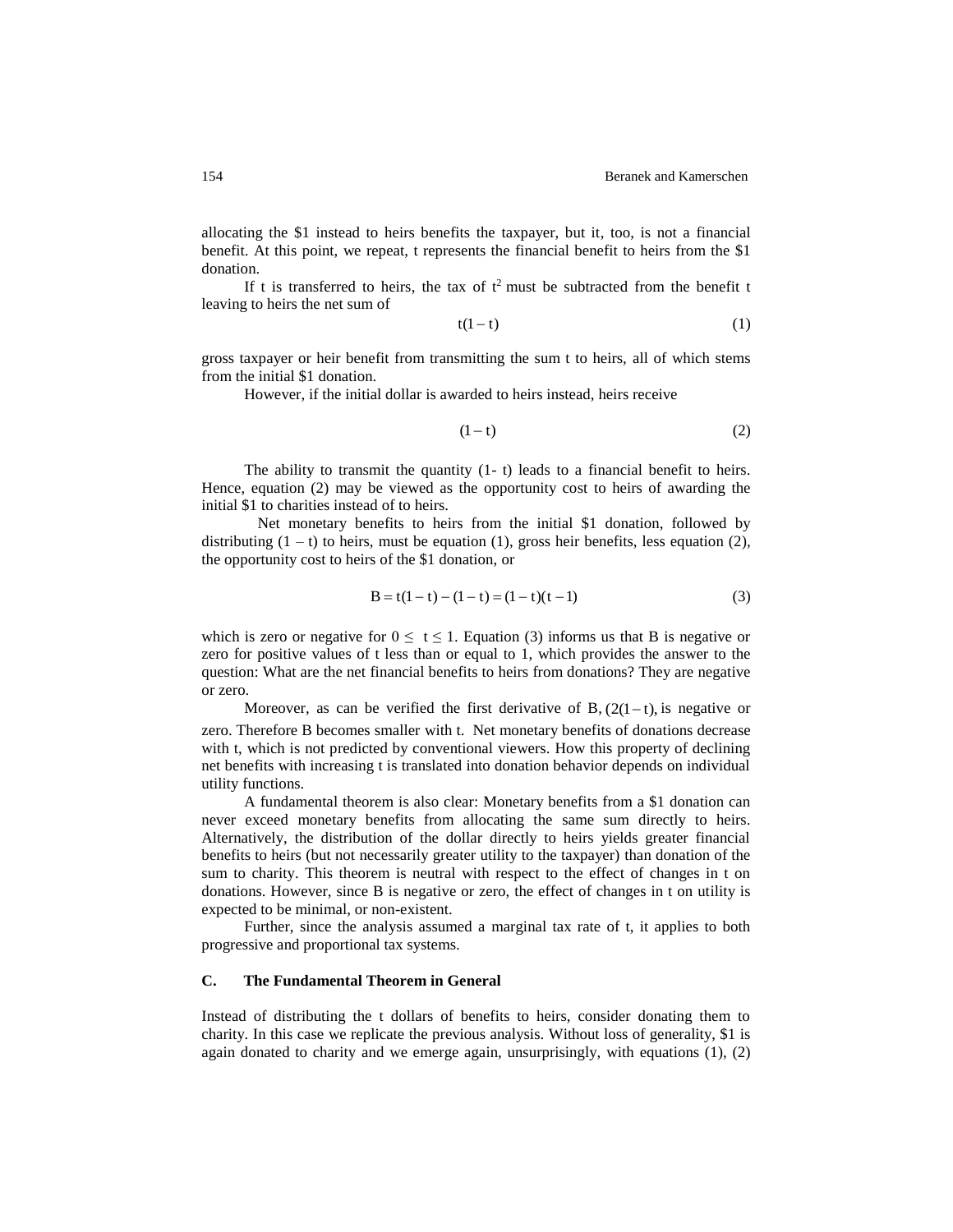and (3). The reader discerns that if this process of recycling the financial benefits to charity instead of to heirs is replicated indefinitely, the same result holds: We are always lead to equation (3) which provides that net financial gain to the taxpayer is negative or zero for  $0 \le t \le 1$ .

The reader is reminded that we are not seeking an optimal allocation of the estate, only the magnitude of monetary benefits from donations. In other words, if the taxpayer at any stage in the analysis maximizes utility by donating financial benefits to charities, that fact is irrelevant to the validity of the theorem: Financial benefits to the taxpayer from deductible donations are either negative or zero. Finally, since the theorem applies to a given dollar from the estate, it applies to all dollars in the estate.

# **III. THE ROLE OF UTILITY**

If maximizing B were a valid decision making criterion, taxpayers would always opt for heir distributions over charitable donations, for there is no apparent net financial benefit to heirs from the \$1 donation instead of giving it directly to heirs. Clearly, to justify charitable donations utility from altruistic features of the donation must be present. If utility from altruism is zero, voluntary donations would not occur. Even if monetary benefits from donations are less than those from direct heir distributions, the utility from the donation's altruistic properties can be sufficient to exceed the utility from distributing the sum to heirs, yielding the classic necessary condition for a donation.

# **IV. THE FINANCIAL-INCENTIVES HYPOTHESIS**

The financial-incentives hypothesis suggests that taxpayers favor more donations with increases in tax rates. Conversely, they reduce donations as rates decline. However, if the marginal utility of altruism from the proposed donation is sufficiently high, donations can be forthcoming. But this decision will get no help from the negative or zero net financial benefits of donations. To the rational taxpayer utility drives this choice, not financial benefit.

Moreover, the hypothesized importance of financial benefits is inconsistent with data from the Center on Philanthropy at Indiana University (2006). Out of a sample of 945 wealthy households (the only relevant population segment since modest estates are exempt from taxation), 56.1 percent stated that if the estate tax were eliminated (which implies that rates are reduced) they would not alter planned donations, while 29.5 percent said they would increase them. Only 5.5 percent indicated a decline.

These data are incompatible with the forecast of the financial-incentive hypothesis because actual taxpayers, as provided by the data, are ready to increase donations as rates decline. And comparing the 29.5 percent that would increase donations to the 5.5 percent that would reduce them yields a high probability that elimination of the tax would increase, instead of decrease total charitable giving. While mindful that people may not actually behave as they indicate, these data, coupled with the failure of our model to show net financial benefits from donations, provide impressive evidence in support of the hypothesis that financial incentives are not important.